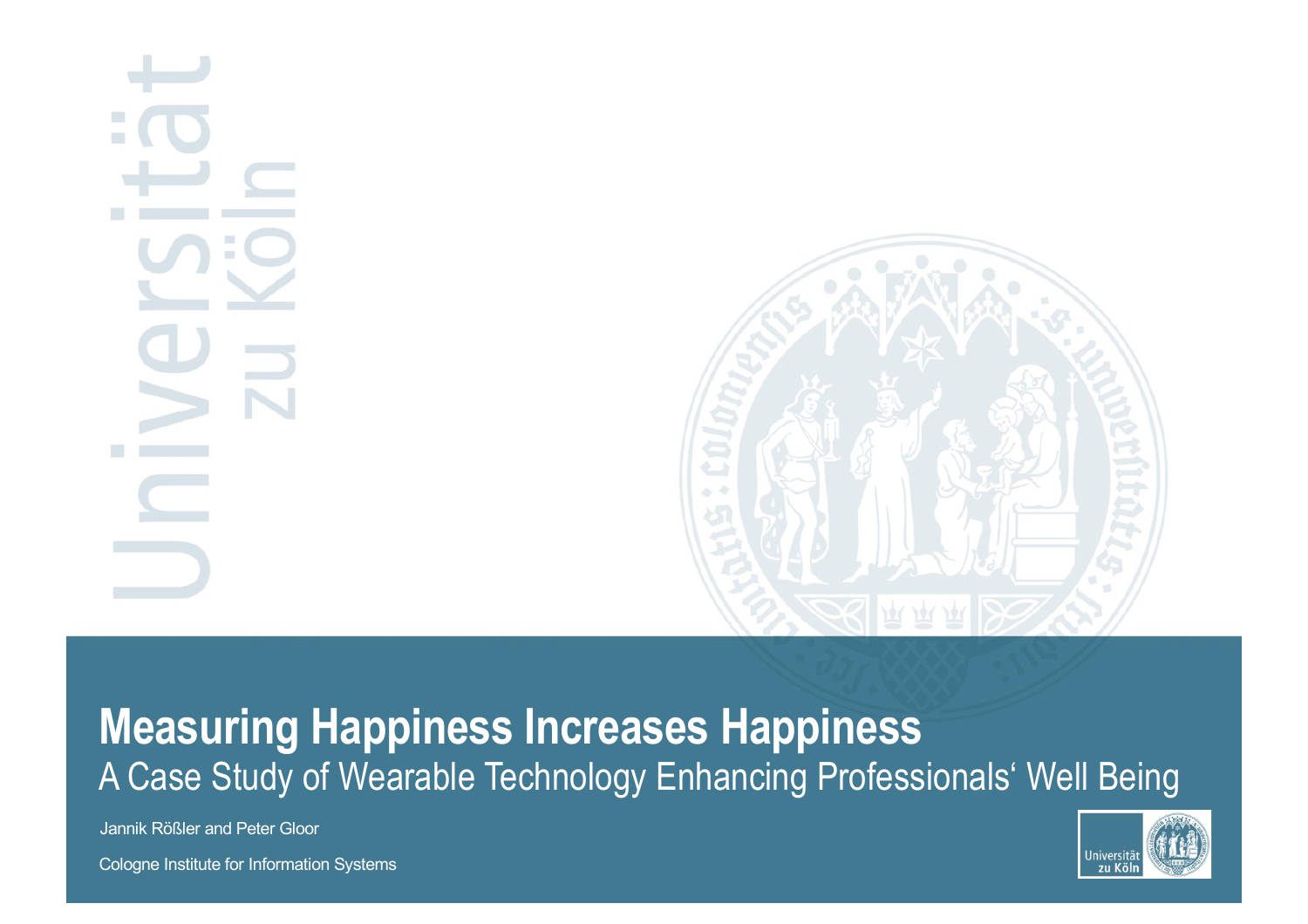## **Motivation & Research Question**

**Definition: Happiness** 

#### **Happiness is**



... fixing electronics by hitting them.



fresh cotton sheets.

Definition:

Happiness can be described in terms of physical, social and psychological well-being<sup>1</sup>

#### Happiness at work

Several studies have examined the relationship between happiness and work, they found that happy employees

- ... are more creative and proactive
- ... are more productive
- ... have higher career success
- ... have less interpersonal conflicts

<sup>1</sup> Robertson, I., & Cooper, C. (2011). Well-being: Productivity and happiness at work. Palgrave Macmillan.

**Measuring Happiness Increases Happiness**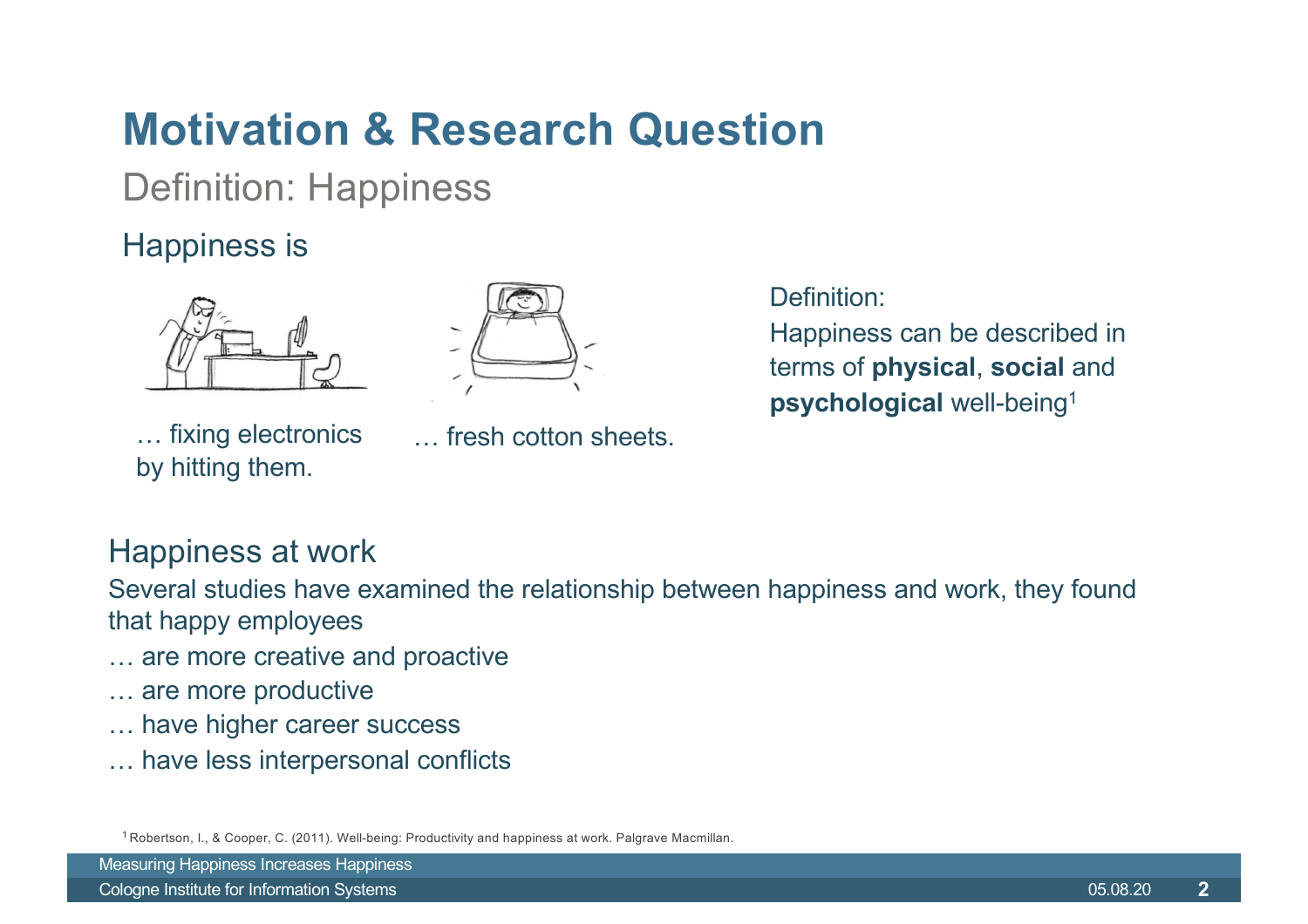## **Motivation & Research Question**

#### **Measuring Happiness**

How can we measure happiness?

Self-report questionnaires e.g.,

- Survey of subjective life-satisfaction
- $\triangleright$  U-Index
- Day Reconstruction Method (DRM)  $\blacktriangleright$



Self-assessment **Cognitive bias** Time-consuming **Expensive** No real-time analysis

We need a system which automatically tracks the mood of a person at any time of the day

Previous studies showed that physiological information can be used to assess well-being and thus, we decided to ...

- $\triangleright$  use wearable sensor technology i.e. smartwatches to collect physiological information
- $\triangleright$  use machine learning to extract high-level features from body sensors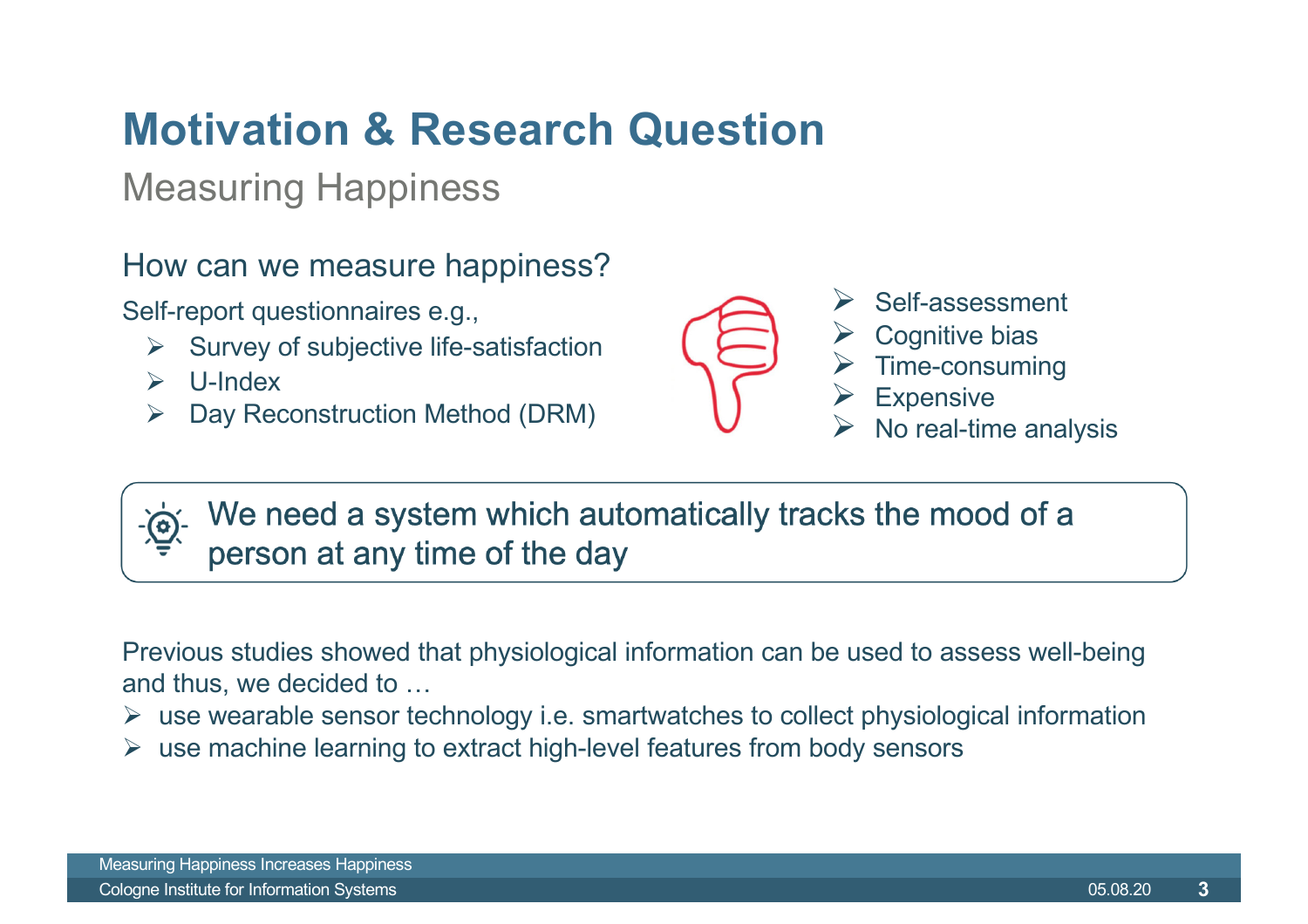## **Motivation & Research Question**

**Research Question** 

Can we use body sensors from a smartwatch to (a) measure and predict happiness, stress, and activity to make individuals aware of their positive and negative feelings, and (b) find ways to increase individual well-being?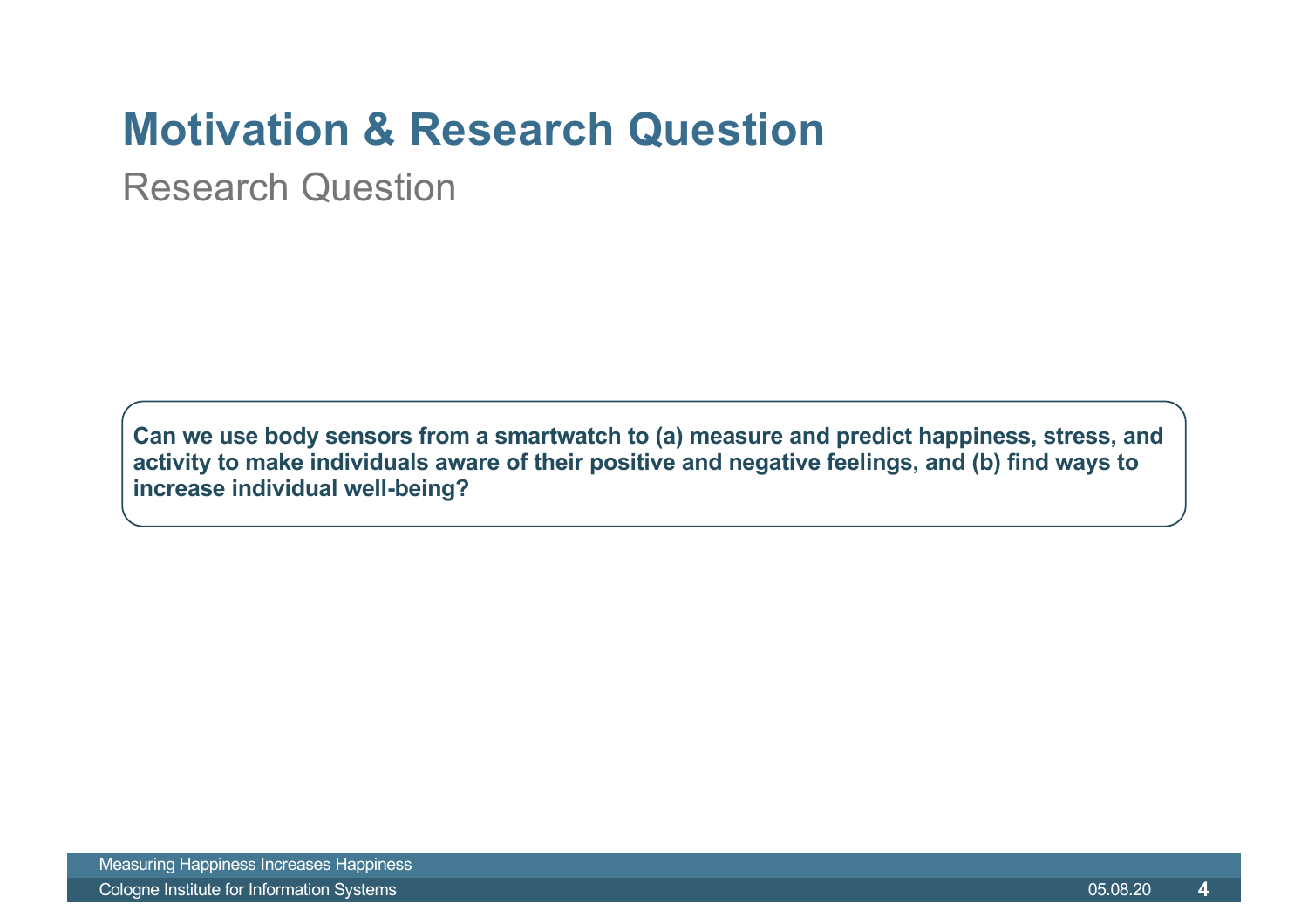## **Research Methodology**

### The Happimeter

- Tracks and predicts human's mood
- Provides feedback to individuals about their mood and what influences it

#### Smartwatch —

- Collects body sensing  $\mathcal{L}_{\mathcal{A}}$ data through various sensors *i.e.*. accelerometer, step counter, heart rate, microphone, GPS
- Exogeneous variables i.e.  $\mathcal{L}_{\mathcal{A}}$ weather and time-related data were added
- **Collects subjective**  $\mathcal{L}_{\mathcal{A}}$ information about the user's mood through a survey asking about happiness, stress and activity level

#### - Phone -

- Used for virtual mirroring a.
- Monitors emotions and mange social network
- Examines how happy a  $\mathcal{L}_{\mathcal{A}}$ user has been on a specific day
- Evaluates mood input  $\mathcal{L}_{\mathcal{A}}$ associated with specific place

#### -Website -

- Users could review their collected measures and mood inputs
- Insights about drivers
- By whom they are influenced and on whom they exert influence
- Modifies default interventions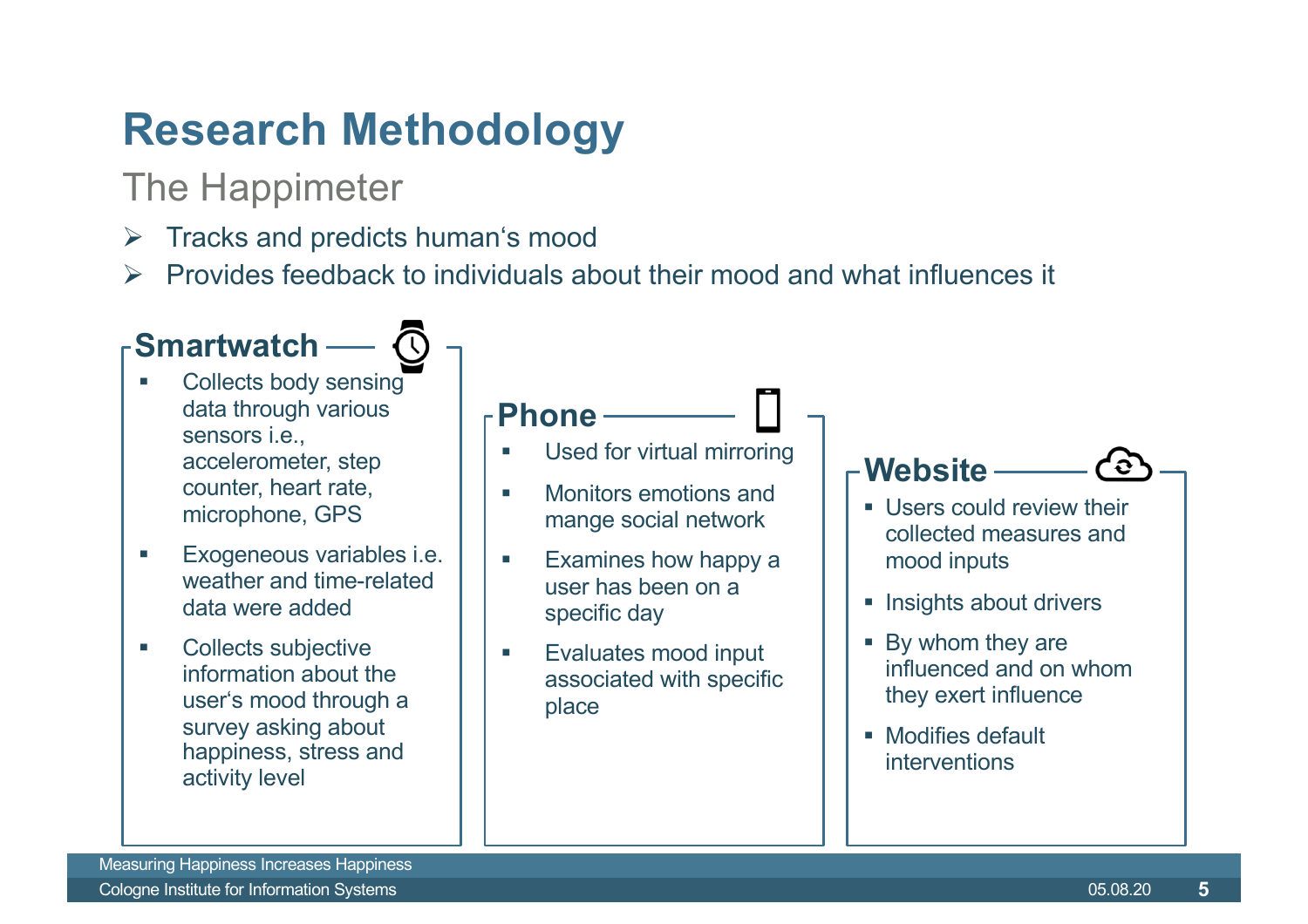## **Experimental Setup**

**Control and Experimental Group** 

#### Setup

- $\triangleright$  Real-world experiment with the **Sparkassen Innovation Hub (S-**Hub) in Hamburg, Germany
- $\geq 3 \frac{1}{2}$  months from May 1, 2019 to **August 19, 2019**
- $\dot{P}$  18 participants: 16 male and 2 female
- Every participant was equipped with a smartwatch

#### **Data Collection**

- $\triangleright$  10,830 sensor data
- 6,844 mood data
	- 2121 happiness answers
	- 2126 activity answers
	- 2115 stress answers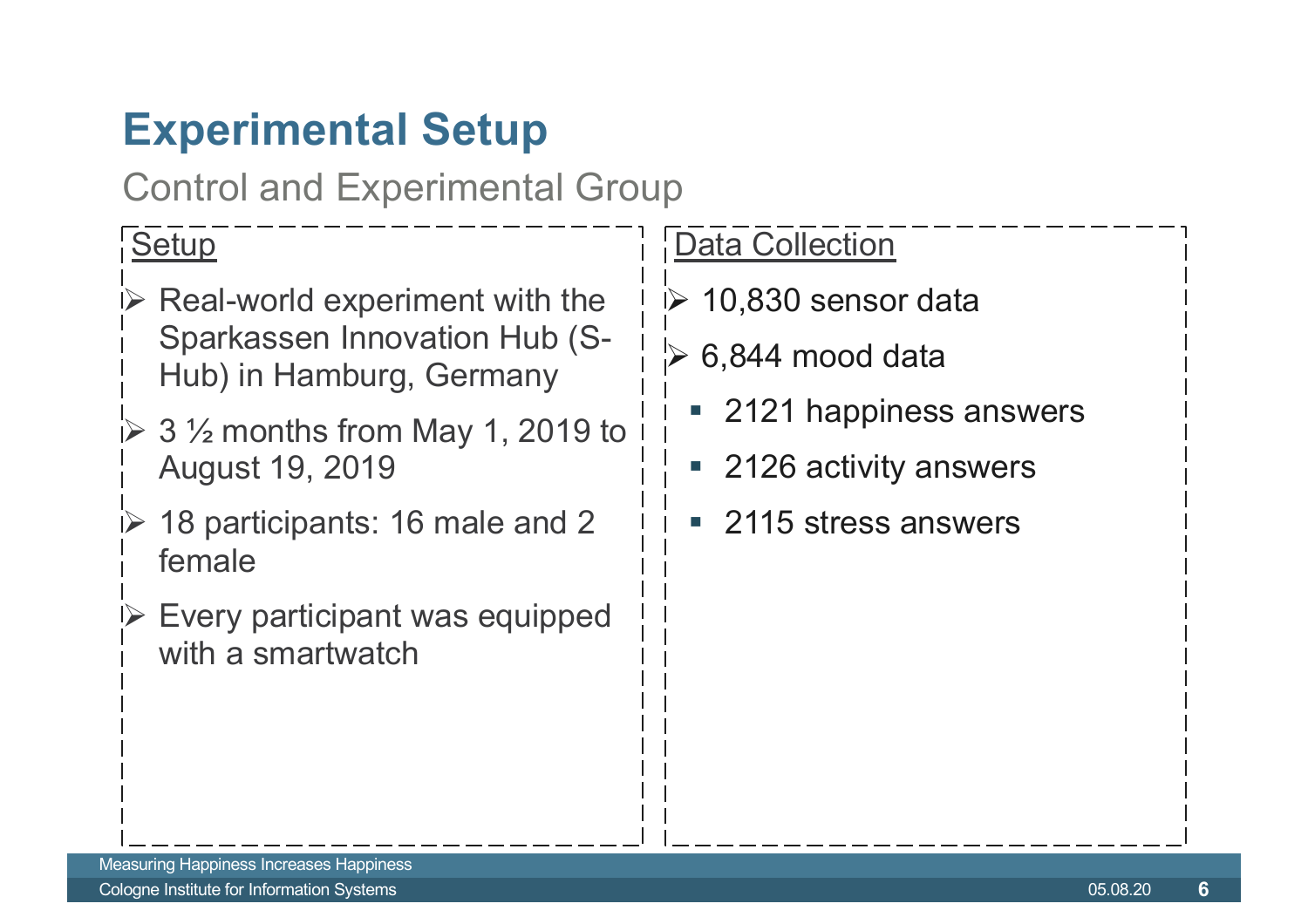## **Analysis I**

Can we predict happiness, stress and activity?



One machine learning model was created for each question (happiness, stress and activity)

- Different algorithms have been evaluated  $\blacktriangleright$
- Due to the availability of user-entered information about the mood, the algorithms could easily be  $\blacktriangleright$ evaluated by comparing real mood values and predicted mood values

**Measuring Happiness Increases Happiness** 

Cologne Institute for Information Systems

<sup>\* 10-</sup>fold cross-validation with stratification was used when evaluating the performance of each algorithm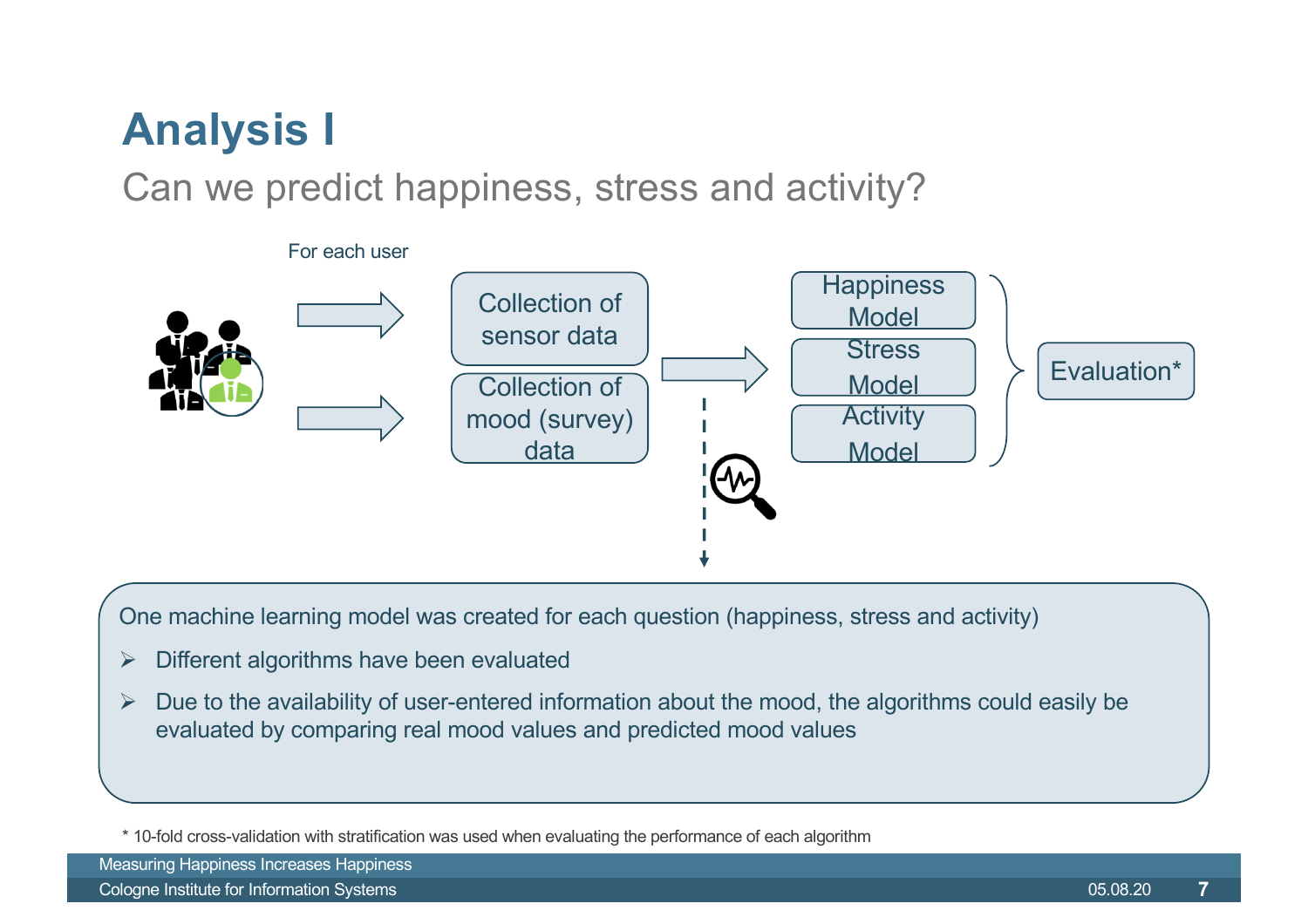## **Results I**

#### **Summary**

| Happiness        | • Best Algorithm: Random Forest with 88% accuracy and 86% f1-score<br>• Other good performing algorithms: Gradient Boosting, SVM and decision<br>tree |
|------------------|-------------------------------------------------------------------------------------------------------------------------------------------------------|
| <b>Stress</b>    | • Best Algorithm: SVM with 73% accuracy and 63% f1-score<br>• Other good performing algorithms: Random Forest, Gradient Boosting,                     |
|                  | SVM and neural network                                                                                                                                |
| Activi <u>ty</u> | • Best Algorithm: Random Forest with 79% accuracy and 73% f1-score<br>• Other good performing algorithms: Gradient Boosting and SVM                   |



Sensor-based systems reliably predict happiness, activity, and stress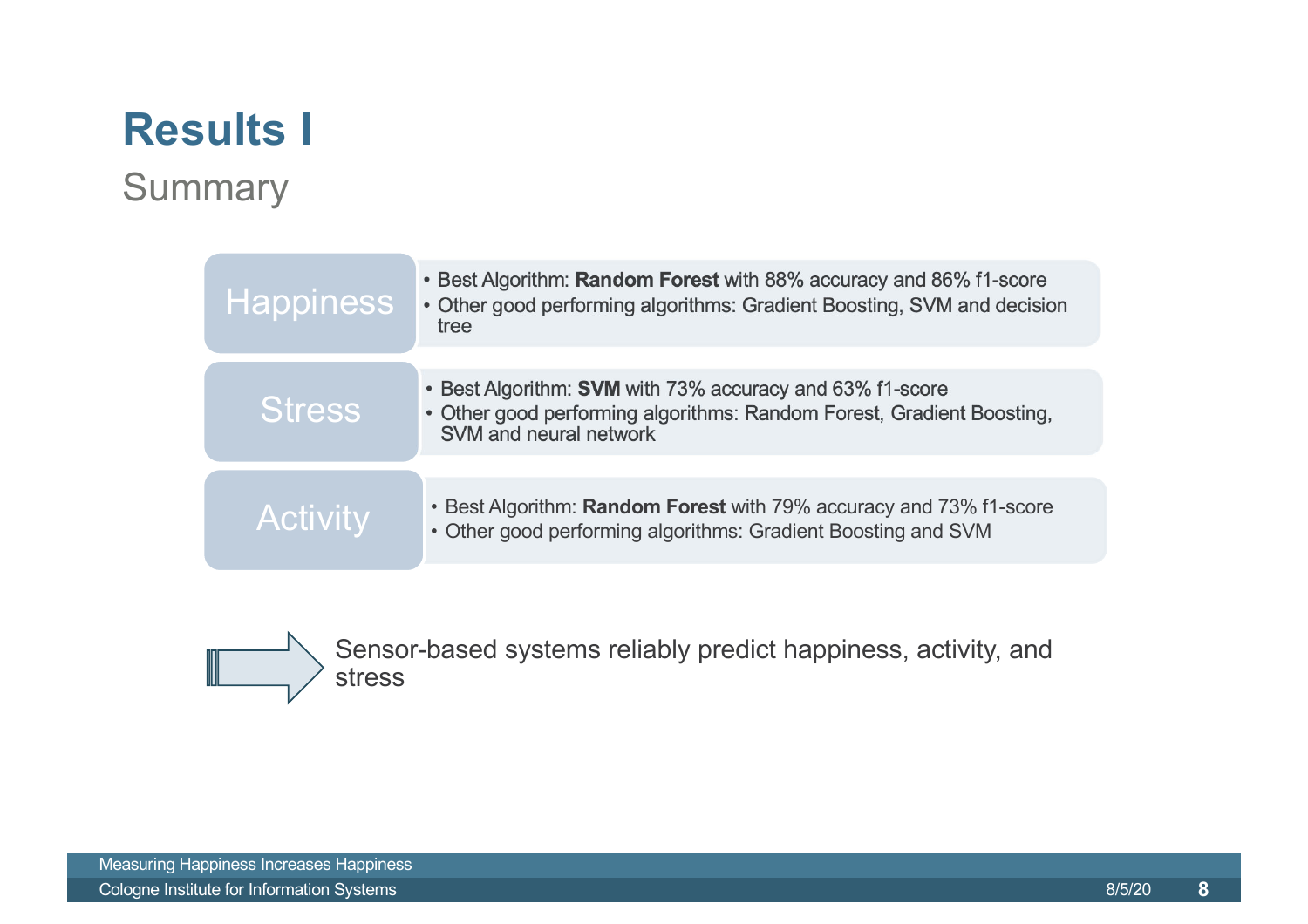## **Analysis II**

Can we increase individual well-being?

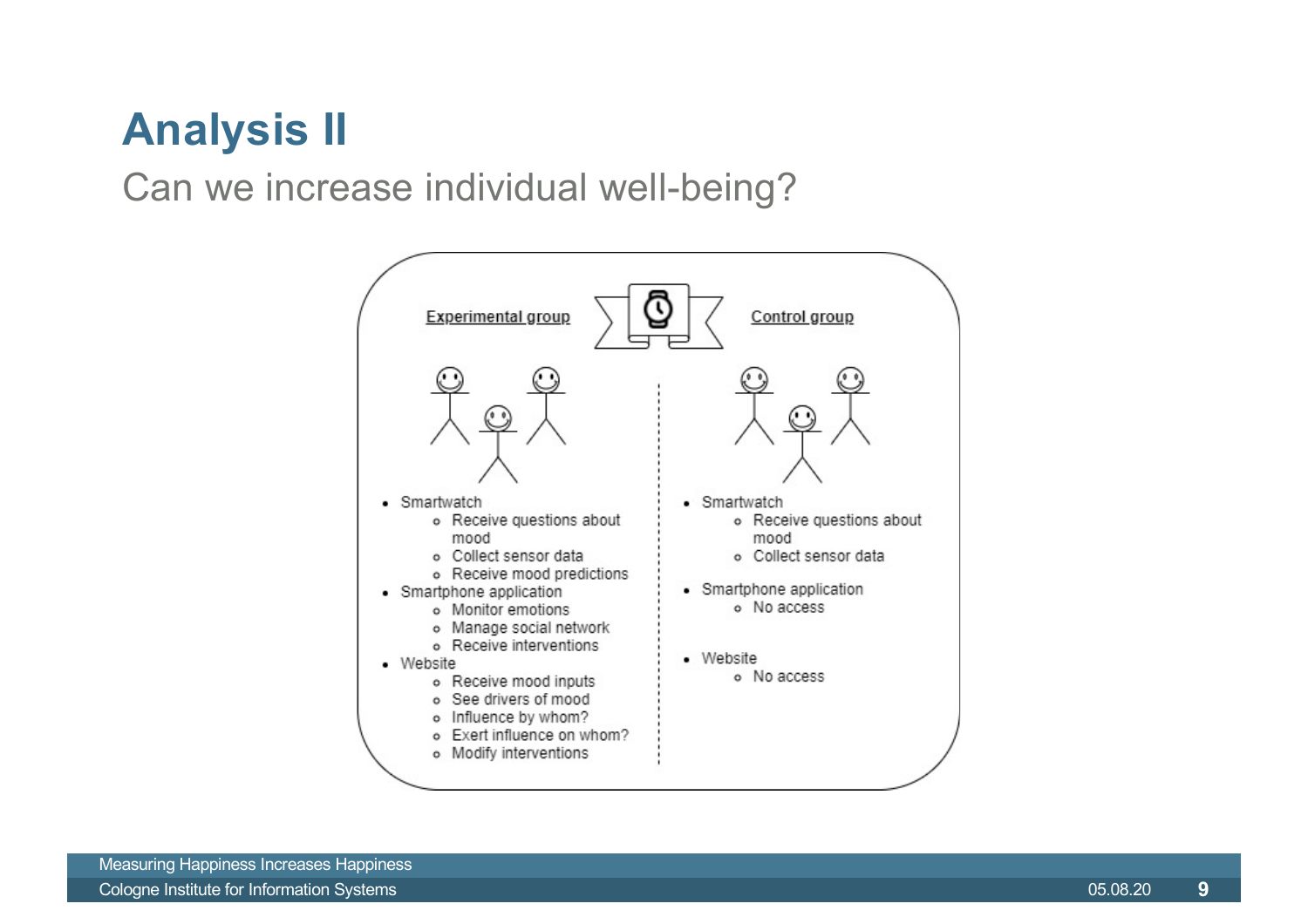## **Results II**

#### **Summary**

| <b>Happiness</b> | • Average happiness was 16% higher in experimental group than in control<br>group<br>• Results were significant    |
|------------------|--------------------------------------------------------------------------------------------------------------------|
| <b>Stress</b>    | • Average stress was 3% lower in the experimental group than in control<br>group<br>• Results were not significant |
| <b>Activity</b>  | • Average activity was 26% higher in experimental group than in control<br>group<br>• Results were significant     |



Predictions made by the system can be used to provide feedback and recommendation, which, in turn, can increase happiness and activity